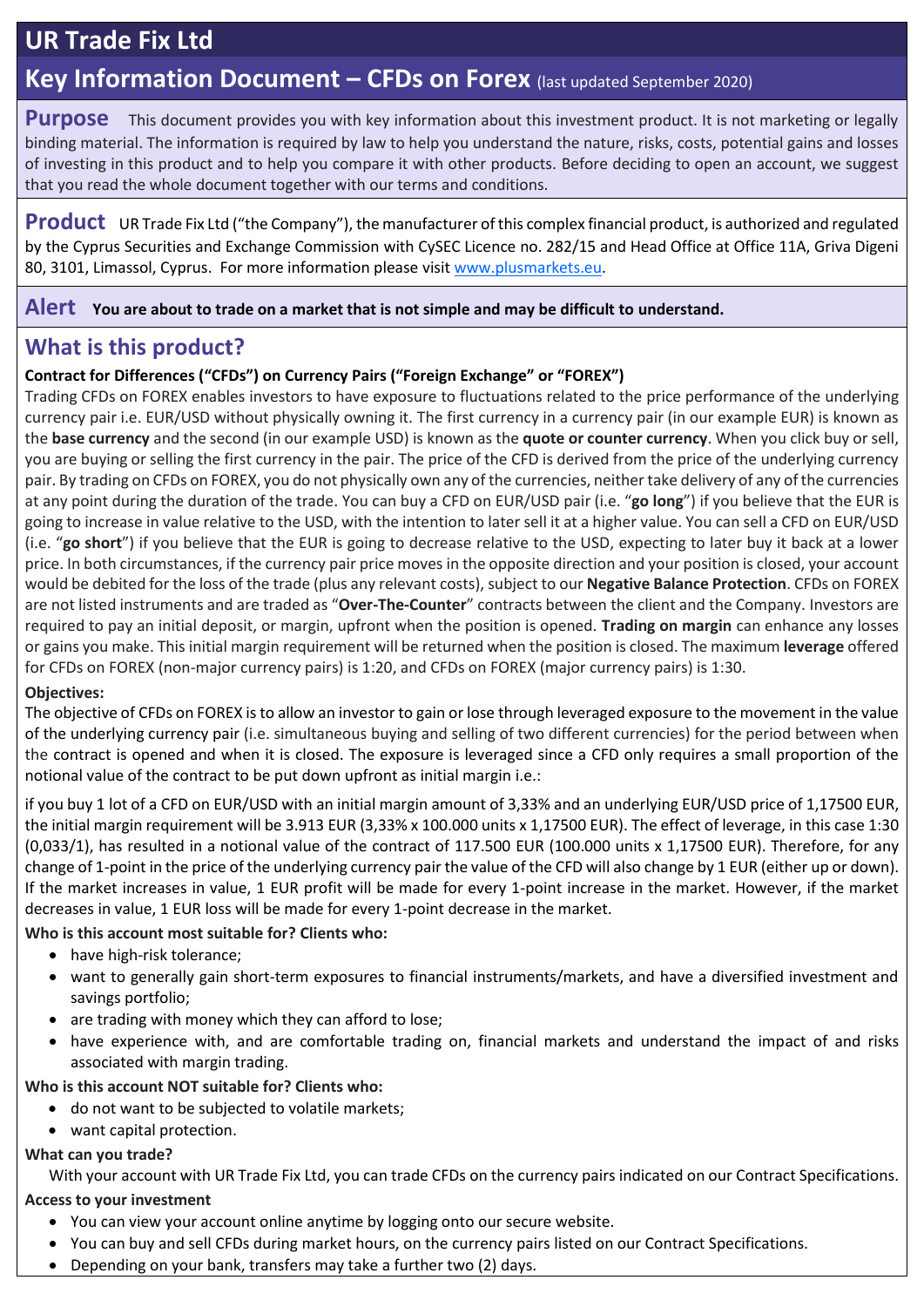# **What is the risk and what could I get in return?**



There is no recommended or minimum time period for holding this product. You may be forced due to the volatility of the market to buy or sell your CFDs on FOREX at a price that will significantly impact your invested capital.

The **Summary Risk Indicator ("SRI")** is a guide that shows the level of risk of this product compared to other products and how likely it is that the product will lose money because of movements in the markets, or because we are not able to pay you. We have classified this product as 7 out of 7, which is the highest risk class because the product is volatile and is subject to unforeseeable swings. This rates the potential losses from future performance at a very high level.

The primary risks from CFD trading are the market risk and counterparty risk; however, there are additional risks that you should be aware of before trading (e.g. leverage risk, margin risk, unregulated market risk, market disruption risk, online trading platform and IT risk, conflicts of interest, currency risk). Poor market conditions are very likely to impact the capacity of the Company to

pay you. CFD trading is undertaken on electronic platforms. There may be times that system or other breakdowns arise which may affect your ability to trade, or our ability to offer continuous prices or create a need for subsequent adjustment of prices to reflect underlying exchange prices.

CFDs on FOREX do not protect you against any adverse future market performance. Spreads may vary, and the underlying market may be subject to high volatility that can generate losses rapidly. CFDs on FOREX are **leveraged products**, requiring only a proportion of the notional value of the contract to be deposited as initial margin. Using leverage, you gain larger exposure to a financial market by tying up only a relatively small amount of your capital. Trading with leverage can magnify both the profits and losses you make in relation to the investment. Statistically, a significant part of clients loses because leverage amplifies losses, leading to margin calls and closures of clients' open positions. In the event of default, your positions may be closed out. You should carefully consider whether trading in leveraged products, such as CFDs, is appropriate for you. For more information on leverage and the Company's Risk Disclosure Policy please check our website.

#### **Negative Balance Protection ("NBP")**

The Company operates a NBP meaning that you cannot lose more than the Equity of your trading account, however you risk losing the capital invested with us.

#### **Margin close out rule and Minimum Investment**

Margin call level (also known as 'Stop-out' level) is a limit set by the CIF which is currently set at 50%. This means that, once your margin level falls below 50%, the CIF will automatically begin closing your positions at the current market price, starting from the most unprofitable, to restore the margin level of your account at a level above 50%. Regarding each new FOREX position, its minimum exposure value, the initial deposit percentage and initial margin requirements you may refer to our Contract Specifications.

#### **Currency risk**

You may buy or sell CFDs on FOREX in a currency which differs to the currency that your account is denominated in. The final return you will get depends on the exchange rate between the two currencies (i.e. conversion of profit/loss quoted in the quote currency into the currency in which your account is denominated). This risk is not considered in the SRI displayed above.

#### **Tax Considerations**

As a trader, all profits are deemed as taxable income hence you are taxed on profits at your marginal tax rate. The Company does not provide yearly tax statements or any information about tax. For tax matters, please consult your financial adviser or tax consultant.

#### **Performance Scenarios**

The scenarios presented below demonstrate how your investment could perform in various market circumstances and should not be considered as exact indicators or recommendations. Any different types of charges that may apply to your account are also excluded from the scenarios. Hence, your account performance (i.e. potential profit or loss) will vary depending on various factors, for example how long you hold your position(s).

| <b>CFD on FOREX</b>                             |                | <b>EUR/USD</b>                                     |  |  |
|-------------------------------------------------|----------------|----------------------------------------------------|--|--|
| <b>Opening Price</b>                            |                | 1,17500 EUR                                        |  |  |
| <b>Lot Size</b>                                 | LS             | 100.000 units                                      |  |  |
| <b>Margin Percentage</b>                        | <b>MP</b>      | 3,33% (Leverage 1:30)                              |  |  |
| <b>Margin Requirement</b><br>$MR = P x LS x MP$ |                | 3.913 EUR                                          |  |  |
| <b>Notional Value of the trade</b>              | $NV = MR / MP$ | Profit & Loss calculation: EUR (variable currency) |  |  |